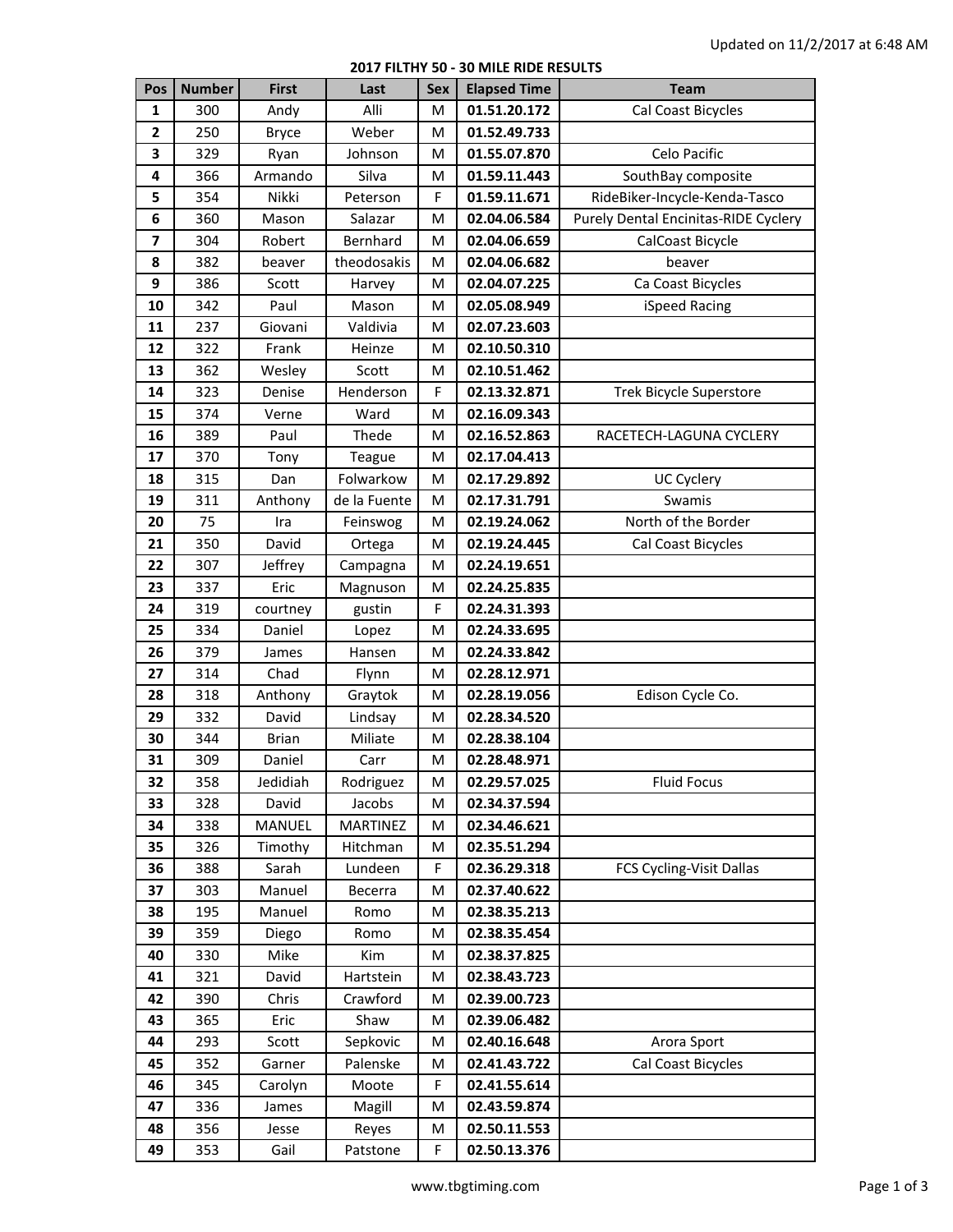## **2017 FILTHY 50 - 30 MILE RIDE RESULTS**

| Pos        | <b>Number</b> | <b>First</b> | Last           | <b>Sex</b> | <b>Elapsed Time</b> | <b>Team</b>                    |
|------------|---------------|--------------|----------------|------------|---------------------|--------------------------------|
| 50         | 357           | Steve        | Robertson      | м          | 02.51.25.701        |                                |
| 51         | 302           | Michelle     | <b>Barrett</b> | F          | 02.51.45.863        | Del Dios Counseling Services   |
| 52         | 381           | Craig        | Hobart         | M          | 02.51.55.343        | <b>TNR Conductor Commerce</b>  |
| 53         | 387           | Pete         | McAfee         | м          | 02.51.55.554        | <b>TNR</b>                     |
| 54         | 183           | Bob          | Roady          | M          | 02.52.01.166        | D37 MTB Crew                   |
| 55         | 343           | Larry        | McKinnon       | M          | 02.55.41.207        |                                |
| 56         | 347           | Timothy      | Murphy         | M          | 02.57.03.742        |                                |
| 57         | 320           | Don          | Harloff        | M          | 02.57.11.053        |                                |
| 58         | 375           | Matthew      | White          | M          | 02.57.13.386        |                                |
| 59         | 339           | Steve        | Martz          | M          | 02.57.58.263        |                                |
| 60         | 340           | Joshua       | Martz          | M          | 02.57.58.269        |                                |
| 61         | 285           | Mike         | Zarley         | м          | 02.58.43.515        |                                |
| 62         | 369           | Simon        | Tanksley       | M          | 02.59.00.601        | Poway Bicycle                  |
| 63         | 324           | Kristin      | Henry          | F          | 02.59.46.751        |                                |
| 64         | 355           | Emma         | Piggott        | F          | 02.59.46.953        |                                |
| 65         | 371           | Baron        | Tynan          | M          | 03.00.25.313        |                                |
| 66         | 361           | Ruben        | Salinas        | M          | 03.00.54.961        |                                |
| 67         | 384           | Jeff         | Joye           | M          | 03.03.10.338        |                                |
| 68         | 385           | Kyle         | Joye           | M          | 03.03.10.590        |                                |
| 69         | 383           | Winston      | Armstrong      | M          | 03.03.34.803        |                                |
| 70         | 367           | Karen        | St.Germain     | F          | 03.05.33.262        | Team Ninja                     |
| 71         | 349           | Jeff         | Nyburg         | M          | 03.09.26.395        |                                |
| 72         | 376           | Steven       | Williams       | M          | 03.12.15.761        |                                |
| 73         | 331           | chuck        | kingman        | M          | 03.12.16.097        |                                |
| 74         | 335           | Matt         | MacPetrie      | M          | 03.14.49.493        | <b>Beeco Cabinetry</b>         |
| 75         | 373           | Dan          | Walsh          | M          | 03.14.49.701        | <b>Beeco Cabinetry</b>         |
| 76         | 377           | brandy       | wirtz          | F          | 03.15.01.913        | Airborne-DVO-Box               |
| 77         | 333           | Daniel       | Lopez          | M          | 03.15.49.763        |                                |
| 78         | 391           | GoGoe        | Gomez          | M          | 03.16.43.064        | <b>JJ INC</b>                  |
| 79         | 308           | Matt         | Campbell       | M          | 03.49.24.875        |                                |
| 80         | 306           | John         | <b>Bottorf</b> | M          | 03.49.25.497        |                                |
| 81         | 305           | David        | <b>Bokma</b>   | м          | 03.49.25.599        |                                |
| 82         | 372           | Jeff         | Ukrainetz      | M          | 03.57.35.718        |                                |
| 83         | 363           | Ricardo      | Sevilla        | M          | 04.15.04.522        | Sevilla custom fabrication     |
| 84         | 279           | Maria        | Cordoba        | M          | 04.15.05.545        |                                |
| 85         | 364           | Jenna        | Sevilla        | F          | 04.15.06.192        |                                |
| 86         | 316           | Andrew       | Gast           | м          | 04.29.15.021        | <b>SEVENTYFIVE Motorsports</b> |
| 87         | 301           | Holly        | Anderson       | F          | 04.29.18.642        |                                |
| <b>DNF</b> | 380           | Wayne        | Taylor         | M          | --.--               | Team Ninja                     |
| <b>DNS</b> | 193           | Bob          | Roady          | м          | --.--               | D37 MTB Crew                   |
| <b>DNS</b> | 317           | Kristin      | Gillespie      | F          | --.--               | Team Ninja                     |
| <b>DNS</b> | 378           | Monica       | Zorrilla       | F          | --.--               |                                |
| <b>DNS</b> | 310           | Enrique      | Castillo       | м          | --.--               | OGT                            |
| <b>DNS</b> | 312           | Justin       | Dennis         | M          | --.--               |                                |
| <b>DNS</b> | 313           | jeff         | fidler         | M          | --.--               | Solo bolo                      |
| <b>DNS</b> | 325           | Javier       | Hernandez      | M          | --.--               | <b>Pedaling Panzones</b>       |
| <b>DNS</b> | 327           | Michael      | Hucks          | M          | --.--               |                                |
| <b>DNS</b> | 341           | christopher  | masilon        | M          | --.--               |                                |
| <b>DNS</b> | 346           | Peter        | Moote          | M          | --.--               |                                |